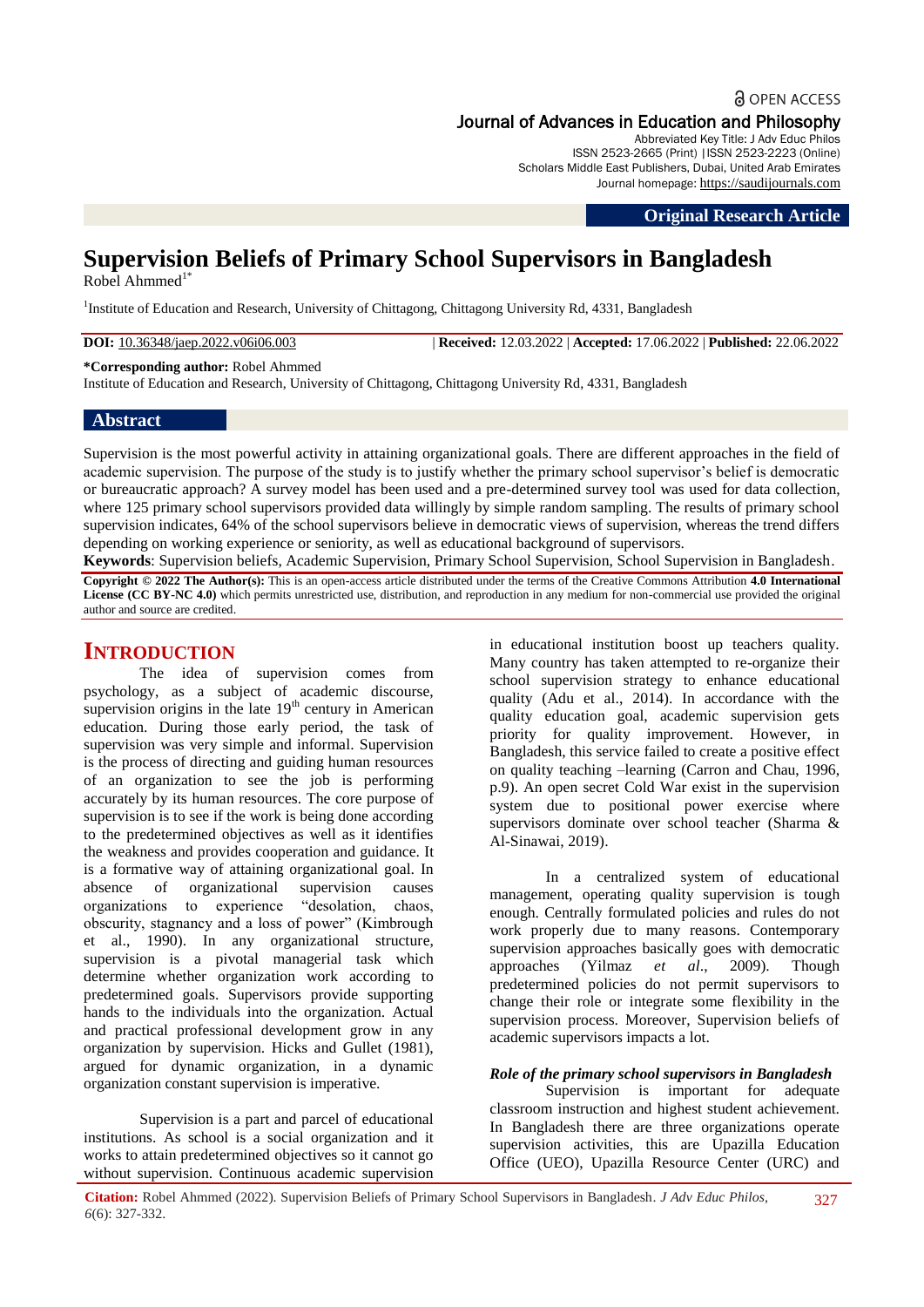Primary Teacher Training Institute (PTI). All the units conduct various kinds of supervisory activities under the primary education policy structure and framework (Obaydullah & Talukder, 2020).

UEO officers supervise primary school in regular basis, generally they visits primary schools by rotation within a time frame. They observe classroom activities of each teacher in a school without prior notice and they identify the strengths and weaknesses of the teachers. They suggest and cooperate the teachers to overcome respective pitfalls.

URC conducts subjective training for the primary school teachers step by step around the year for enhancing skills development in particular subject. Basically they perform in-service supervision while they conduct subjective training.

PTI is the mother institute of primary school teachers training. This institute runs mandatory professional "Diploma in Education" (DPEd) training to fresh teachers for one year in PTI and six months in respective schools of the teachers. Generally they supervise the teachers while training in progress (one year in PTI), as well as it continues to next six months in respective school of the trainee as a part of follow up supervision. School heads is an experienced professional figure on academic supervision. He directly supervise his colleagues regularly.

#### *School Supervision*

Supervision is an activity of enhancing the prevailing quality and formative evaluation of quality preservation. Moreover, it can be describe that supervision contains overseeing of the individuals work, and the same time aims to develop and increase the supervisees' levels of professionalism. In the early period of formal education supervision was a way of "controlling the teachers". Supervision assist teachers to acquire both qualitative and quantitative instructional efficiency from the ahead as well as it is a crucial variable. According to Ogunu (2000), supervision is the process of overseeing the activities of teachers and other staffs in the school system to ensure that they conform to general accepted principle of education in order to achieve educational goals. Higher professional interacts with junior professional to provide superior knowledge, ideas and methods of accomplishing to the instructional objectives. Most of the researchers articulated supervision as a collaborative and interpersonal process. Sergiovanni and Starratt (2006) narrate, supervision as the opportunities provided for teachers to develop their capacities to contribute for students" academic success. The breadth of supervision involve observation, evaluation, feedback, facilitation of supervisee introspection.

# *Supervision Belief*

Belief is the permanent idea and knowledge about something of an individual. Thus, supervision beliefs indicate individuals' views on and perceptions of the supervision process (Yilmaz *et al*., 2009). For example, those who believe in scientific management rules they perceive teachers role should be mechanical in nature. Previously determined principle is strictly followed by these supervisors while they supervise in schools. Here the supervisors do not consider the other aspects of human nature.

Another point of view refers that teaching is the immeasurable aspects and it always depends on the situation, topics or subject of the study. From this approach, the teaching is not a mechanical process nor it formed in strict predetermined principle moreover, it is flexible.

Though the supervision is very important in education, little literature (Glickman, 1985; Glickman & Tamashiro, 1980; Glickman *et al*., 2005; Sullivan & Glanz, 2005; Ozman, 2000) has been found on supervision belief. Supervision belief has been classified from multiple points of view. Glickman (1985) classified supervision as "directive" "collaborative" and "non-directive". On the other hand recent debate on supervision belief encompasses broad two umbrella, namely "bureaucratic" and "democratic" supervision belief system (Sullivan & Glanz, 2005; Yilmaz *et al*., 2009).

#### *Bureaucratic supervisory belief:*

Bureaucratic management has been introduced by Weber. Weber"s bureaucratic idea consists five basic characteristics, these are hierarchy, professional specialization, certain duties, authority and records (Jackson & Morgan, 1978; Pankake & Kallio, 2006). However modern organizations management are defined by predetermined law, rules, official resolutions, hierarchy-principles, formality, efficiency etc. Besides bureaucracy model of Weber is considerate as an ideal means of acquiring organizational efficiency.

Experts criticized this approaches because over specialization minimize the productivity, overcommitment may results to unproductive stagnancy, and one way communication for hierarchy. Consequently, lack involvement in decision making impact in job satisfaction and performance. Recognition/promotion of professional achievement depends on flattering and obedience in lieu of performance. Usually such kind of over formality in this management system must hamper productivity and communication (Lunenburg & Ornstein, 2000).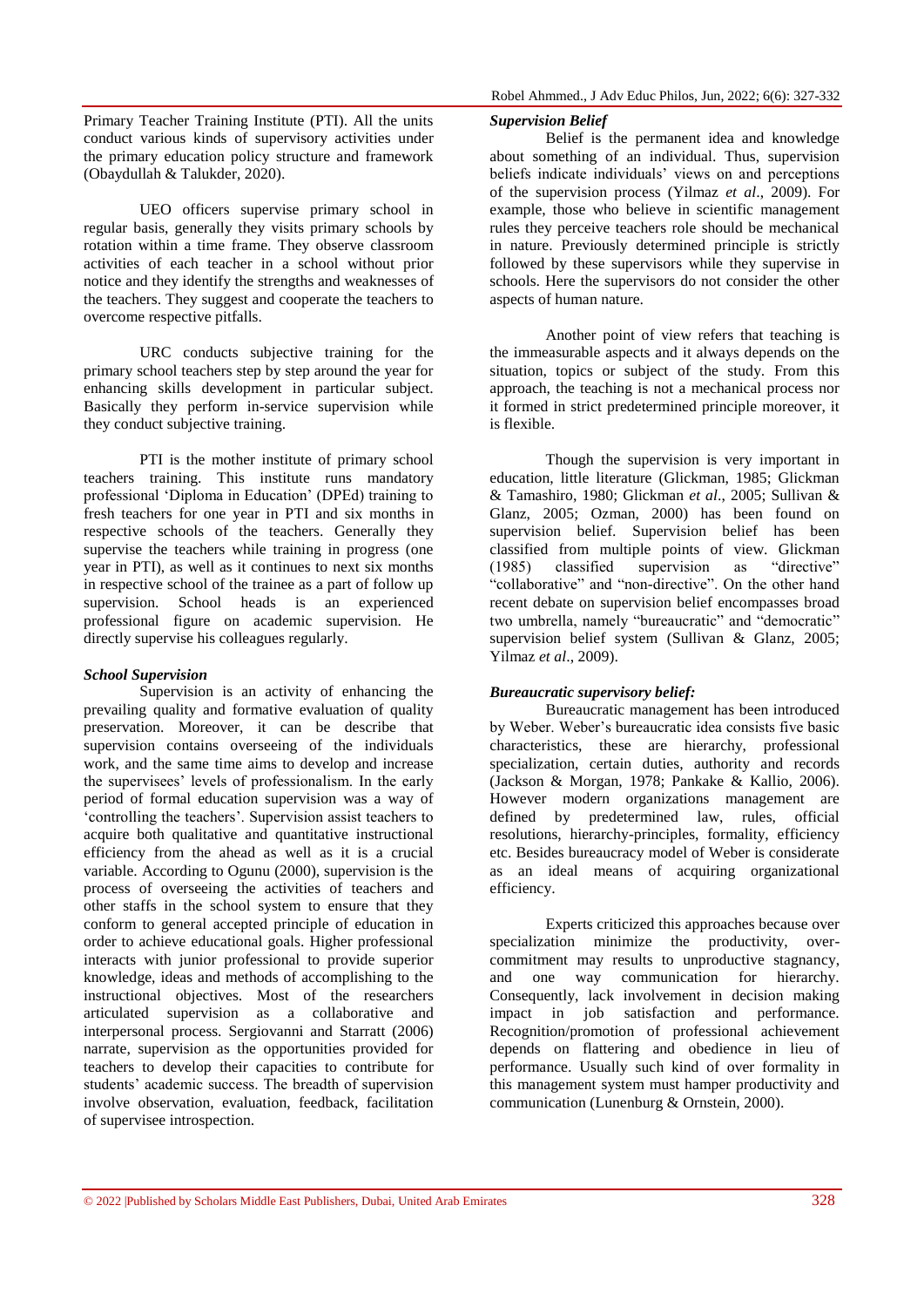In 2005, Sullivan and Glanz emphasize the following bureaucratic supervisory belief traits:

- 1. Supervision is inspectional.
- 2. In organizational efficiency hierarchy is imperative.
- 3. Supervisors are considered as educational expert rather than the teachers.
- 4. For this supervisors and teachers do not avail equal dignity.
- 5. Teachers are not too much efficient to improve their teaching by own effort.

So, bureaucratic views of supervision encompasses the characteristics- hierarchy in preference to cooperation, line relationship, specialization and control, which are considered as essential in organizational efficiency, where teachers regarded as incapable in improving their teaching skill. According to bureaucratic supervision belief, school teachers need help from supervisors for improving their teaching skills, moreover, supervisors are considered as changing agents in supervision sector (Ünal, 2010; Sullivan & Glanz, 2005).

#### *Democratic supervisory belief*

Modern approaches of management directly related to democratic supervisory system (Yilmaz et al., 2009). Reflective practice, decision making participation, collaboration are essential for democratic views of supervision (Sullivan & Glanz, 2000). It is best practice for enhancing self-control including skilled professional. Therefor a visionary leader formulate flexible policies in an organization so that subordinates can improve their professional skills.

According to Ünal (2010), first function of supervision was educational inspection; however, this function has changed to large scale in time. Recent definitions of supervision have emphasized to service, collaboration and democracy, moreover democratic supervision is possible by working collaboratively (Oliva & Pawlas, 2001; Sullivan and Glanz, 2005).

In democratic supervision beliefs, supervisors try to solve educational problems using scientific method and collaborative problem-solving approach (Pajak, 1993). The democratic supervision views by Sullivan and Glanz (2005) are as follows:

- 1. Teaching is a complex process, it's not easy enough to define or understood.
- 2. Individuals gets priority than organization.
- 3. Teachers are efficient, responsible and selfdirected.
- 4. Supervision should be collaborative.
- 5. Quantitative and qualitative approach are valid for educational development.
- 6. Traditional supervision may have alternative approaches.
- 7. The supervisors perform best by teachers critical questions.

Democratic supervision belief highlights supervisor-teacher relationship, where teacher and supervisor collectively attain student's benefits. Democratic supervision helps the improvement of teaching, whereas bureaucratic supervision makes a judgment on teacher efficiency (Yilmaz *et al*., 2009).

Very few research has been done about supervision belief (Glickman, 1981; Clarke, 2004; Yilmaz *et al*., 2009; Ünal, 2010; Lee *et a*l., 2008). Although, some studies have been done on alternative supervision approaches (Glickman, 1985; Glickman *et al*., 1987; Glickman *et al*., 2005; Sharma *et al*., 2019). Supervision beliefs are ignored by themselves. The purpose of the present study was to determine supervision beliefs of primary school supervisors in Bangladesh and justify this in terms of modern approaches.

The study were guided by the following research questions:

- 1. What are the supervision beliefs of primary school supervisors?
- 2. Do supervision beliefs among primary school supervisors change according to educational background?
- 3. Do supervision beliefs of primary school supervisors' changed according to seniority?

#### **METHOD**

In this study, a survey method has been followed. However, it is a quantitative study. Researcher wanted to find the present scenario of the educational supervision at primary schools in Bangladesh.

#### *Sample*

There are different supervisory units for primary school supervision but the UEO is the main supervision unit. 125 primary school supervisors were the sample of this research. Using simple random sampling method the supervisors were chosen for this study. There are more than 5 hundred UEO office in the country (DPE). A total of 450 instrument were sent to UEO official e-mail adders. Besides, they were contacted by their WhatsApp account. However, the response rate was 28%.

#### **Data collection and processing**

A secondary data collection tool was used in this research. The tool was used in determining "Turkish primary school supervision beliefs" (Yilmaz *et al*., 2009). The researcher contacted with the author and ask for the tool. Moreover, the researcher received consent to use it. The tool was written in Turkish language. Before using the tool the researcher had translated it into English and re-translated in Bengali language. While necessary adjustment was performed by the researcher. And, the Bangladeshi primary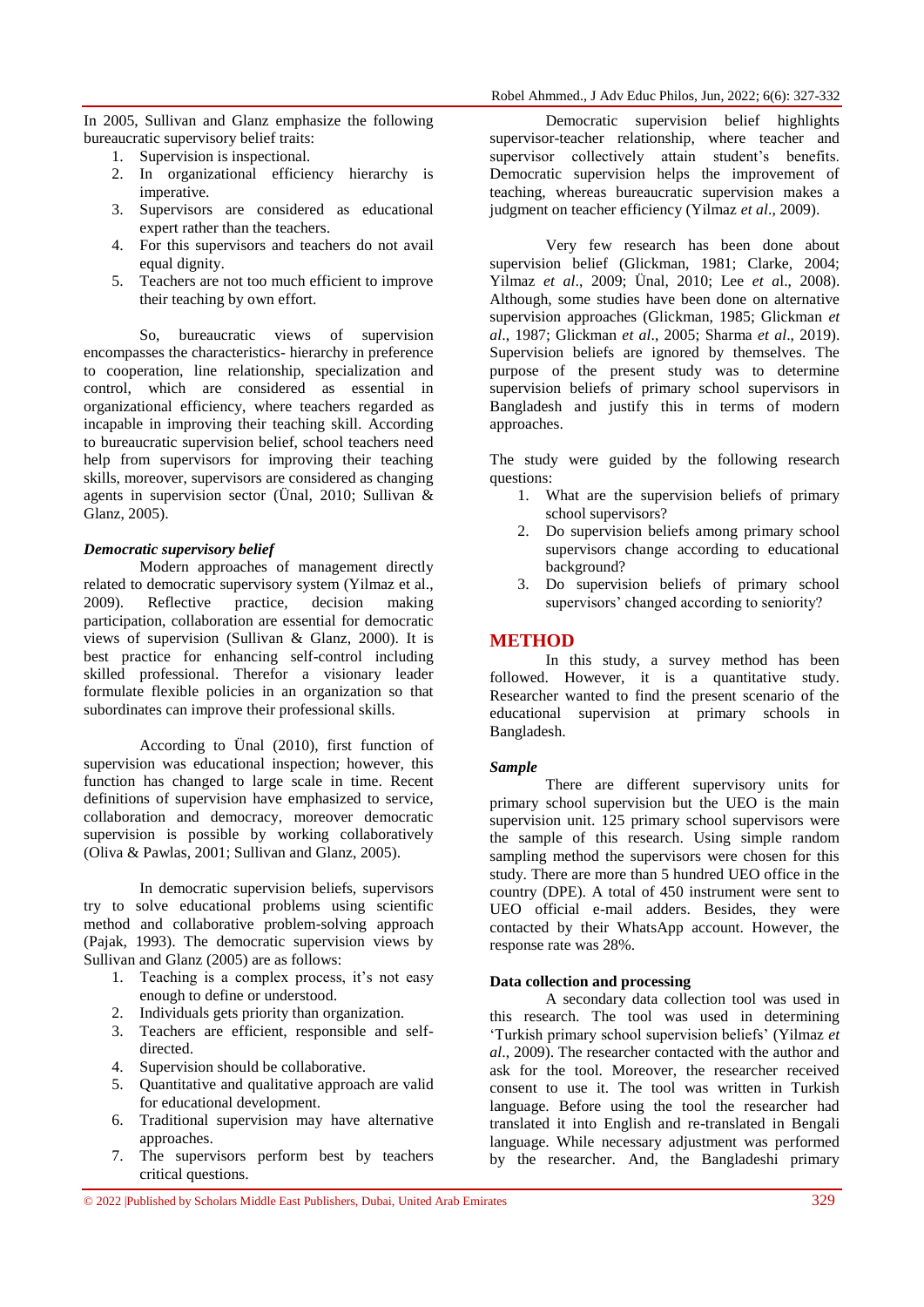education supervision system has taken into consideration while modifying the instrument.

According to the author, the instrument was pilot tested, validate by exploratory factor analysis besides, reliability obtained by cronbach"sα. The supervision beliefs scale had 26 items Likert scale including two sub-dimensions where democratic supervision belief consist 13 items, and bureaucratic supervision belief consist 13 items. Democratic supervision belief item"s load factor was ranged 0.33 to 0.74, variance 18.08% and reliability co-efficient  $\alpha$ = 0.73. Bureaucratic supervision belief item"s load factor ranged 0.32 to 0.58, variance 15.69% and reliability coefficient  $\alpha$ =0.70. The whole scale variance was 34%. cronbach's  $\alpha$  reliability 0.60. A five-point Likert-type Scale (5.strongly agree; 4.agree; 3.moderately agree; 2.disagree and 1.strongly disagree) were used to measure the supervisors responses. The responses from the scale determined the bureaucratic and democratic beliefs level where democratic beliefs were scored evenly on the other hand bureaucratic beliefs were scored inversely. However, greater scores represent the grater democratic supervisory beliefs as well as lower score represent the grater bureaucratic supervisory beliefs.

#### **Data Analysis**

Percentages and frequency calculation were administrated for demographic information analysis of the supervisors. Arithmetical mean and standard deviation were conducted in order to reveal the answers done by the respondents. With that, variance analysis

was applied in order to reveal whether the respondent's belief varies according to professional experience and educational background variables.

### **RESULTS**

First, the participant's demographics has been presented; secondly, presented- the findings of supervisor's supervision beliefs, and weather these views varies according to professional experience and educational background.

87 % of the respondents had completed post graduate degree, only 2 % had graduated from education, 51% participants had 1-10 years' experience; 38 % had 11-12 years' experience; 11% had 21 years' experience and above. The workplace location of 77% participants were in village area. 49.6% participants were male and 50.4% participants female.

According to supervision belief scale data: The descriptive statistics of the scale are presented in the table-1. For data analysis, obtained scores from the scale accumulated and divided by its total item number, whereas the output was converted in to the range 1 to 5. Average score (3.50) of primary school supervisors in Bangladesh represent the 'I moderately agree' to their answer sheet, and the standard deviation was 0.29. On the other hand, primary school supervisors' average score was 83.45 out of possible 130. It was count as 64%. So, it represent the democratic beliefs of supervision.

| Table 1: Descriptive statistics on supervision beliefs of the participants |  |    |                      |                      |  |      |  |  |
|----------------------------------------------------------------------------|--|----|----------------------|----------------------|--|------|--|--|
| Score                                                                      |  | -n | <b>Minimum score</b> | <b>Maximum</b> score |  |      |  |  |
| Supervision belief                                                         |  | 26 | 2.23                 | 3.68                 |  | 0.29 |  |  |

**Table 1: Descriptive statistics on supervision beliefs of the participants**

**Table 2:** *t***-test analysis on supervision beliefs of supervisors based on educational background**

| <b>Score</b>         | <b>Educational background</b>             |  |                 |  | sd  |      |        |
|----------------------|-------------------------------------------|--|-----------------|--|-----|------|--------|
|                      | Supervision belief   Postgraduate studies |  | $3.25 \pm 0.24$ |  | 292 | 3.39 | $.00*$ |
|                      | <b>Faculty of Education</b>               |  |                 |  |     |      |        |
| $\sim$ $\sim$ $\sim$ |                                           |  |                 |  |     |      |        |

 $*p< 0.05$ 

According to *t*- test analysis, educational background is significant for supervision beliefs of the supervisors. There was a significant difference between primary school supervisor"s views on "supervision beliefs" according to their educational background [*t*  $(292)$  = 3.39,  $p$  <0.05]. However, Post graduated supervisor's average was 3.25, on the other hand, faculty of education graduated supervisor's average was 3.15. So, it can be said that the higher the educational

background, the more the democratic beliefs were occurred.

In Table-3, variance analysis show the supervision belief that varies according to job experience or seniority. There was a significant difference between the supervisor's belief according to seniority  $[F_{(2-123)} = 18.40, p < 0.05]$ . Here, it was clear that who had "21 years' experience and above" was the lowest average and suggest that the grater the seniority, the less democratic supervision beliefs were counted.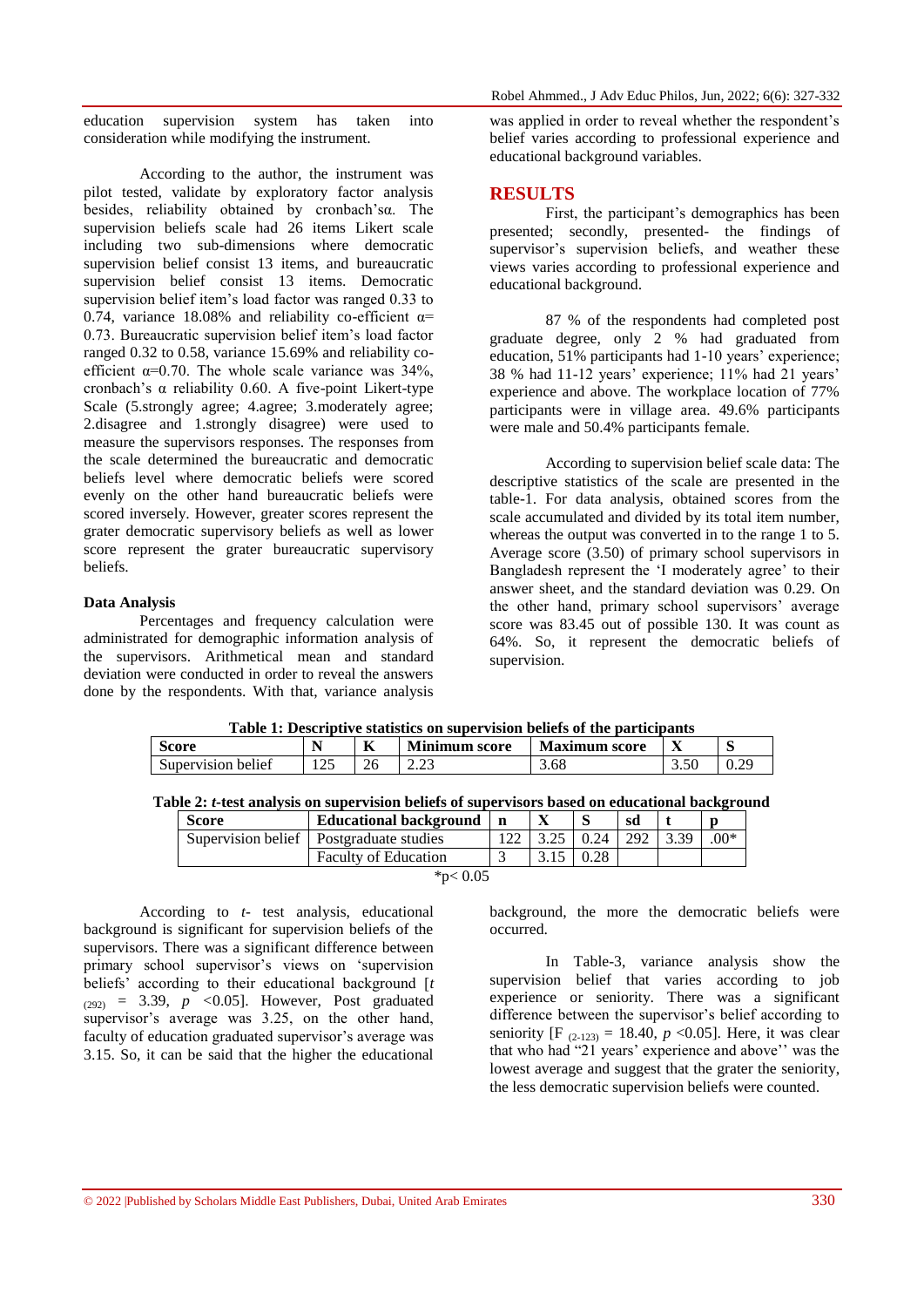| Table 5. Valiance analysis on supervision beneficialised on Job experience |                       |    |  |      |       |       |         |                 |
|----------------------------------------------------------------------------|-----------------------|----|--|------|-------|-------|---------|-----------------|
| <b>Score</b>                                                               | <b>Job</b> experience | n  |  |      | sd    |       |         | Sig. difference |
| Supervision belief $\vert$ 1-10 years                                      |                       | 64 |  | 0.23 | 2-123 | 18.40 | $0.00*$ |                 |
|                                                                            | $11-20$ years         | 47 |  | 0.23 |       |       |         | $2 - 3$         |
|                                                                            | $21+$ vears           | 14 |  | 0.26 |       |       |         |                 |
| * $p < 0.05$                                                               |                       |    |  |      |       |       |         |                 |

| Table 3: Variance analysis on supervision belief based on Job experience |  |  |
|--------------------------------------------------------------------------|--|--|
|                                                                          |  |  |

## **DISCUSSION AND CONCLUSION**

The study show that the level of democratic supervision beliefs of the primary school supervisors is not satisfactory, on the other hand the determined difference between the beliefs of the supervisors' according to educational background and job experience are supporting the findings. Recent study on academic supervision openly support the democratic approaches. Not only in national (Obaydullah *et al*., 2020; Alam *et al*., 2021) studies but also international (Sullivan *et al*., 2000; Unal, 2010; Ylmaz *et al*., 2009; Glickman *et al*., 2005; Sergiovanni *et al*., 1993; Haris *et al*., 2018) studies, most of the researchers were tends to support bureaucratic approaches. Alam (2021), argues that the supervision at the primary level in Bangladesh is more or less outmoded and it is more mechanical than educational. Obaydullah (2020), state that importance of supervision manifests to promote reflective practice and contributes to professional development. The prevailing supervisory structure is control based and considers supervisors as educational experts, with a formal seniority over teachers (Ylmaz *et al*., 2009). Supervision, E-learning module, (2012, para-2) suggest that supervision have to be collaborative and reflective.

Though academic supervision is aimed at 'guidance and help', present centralized management system and supervision does not work effectively. In this study, it was shown that supervisors does not practice in accordance to modern understanding of supervision activities. Few of the school supervisors have had actual classroom experience and their training and educational backgrounds do not always make them qualified supervisor (Obaydullah *et al*., 2020). There is lack of accountability in the management and supervision (Chowdhury *et al*., 2002, p.57). As is clear, there are lots of criticism regarding to academic supervision in Bangladesh. And today emphasis has been given to review the supervision approaches. Dynamic supervision deserve relevant educational background and training. With that, modern and progressive academic supervision depends on guidance, support, partnership and collaborations.

#### **REFERENCE**

- Adu, E. O., Akinloye, G. M., & Olaoye, O. F. (2014). Internal and External School Supervision: Issues, Challenges and Wayforward. *International Journal of Educational Sciences*, *7*(2), 269–278. https://doi.org/10.1080/09751122.2014.11890189
- Alam, M. J., Haque, A. K. M. M., & Banu, A. (2021). Academic Supervision for Improving

Quality Education in Primary Schools of Bangladesh: Concept, Issues and Implications. *Asian Journal of Education and Social Studies*, *February*, 1–12. https://doi.org/10.9734/ajess/2021/v14i330359

- Carron, G., & Chau, T. N. (1996). The Quality of primary schools in different development context. Paris. UNESCO, IIEP.
- Chowdhury, M., Samir, R. N., Chowdhury, R. K., & Ahamed, M. (2002). Hope, daunting challenges: State of primary education in Bangladesh. Dhaka University Press Limited.
- Clarke, A., & Collins, J. B. (2004). Glickman's Supervisory Belief Inventory: A Cautionary Note. *Journal of Curriculum & Supervision*, *20*(1), 76-87.
- Glickman, C. D., Gordon, S. P., & Ross-Gordon, J. M. (2005). *The basic guide to supervision and teaching leadership* Boston, MA: Allyn & Bacon.
- Glickman, C. D. (1985). *Supervision of teaching: A developmental approach.* Boston, MA: Allyn & Bacon.
- Glickman, C. D. (1981). The *Supervisory belief inventory,* in *Developmental supervision: Alternative practices for helping teachers to improve teaching,* ed. C.D. Glickman. Alexandria, VA: Association for Supervision and Curriculum Development.
- Glickman, C. D., & Tamashiro, R. T. (1980). Determining one"s belief regarding teacher supervision. *NASSP Bulletin,* 64(440), 74-81.
- Haris, I., Naway, F. A., Pulukadang, W. T., Takeshita, H., & Ancho, I. V. (2018). School supervision practices in the indonesian education system; perspectives and challenges. *Journal of Social Studies Education Research*, *9*(2), 366–387. <https://doi.org/10.17499/jsser.17724>
- Hicks, G. H., & Gullet, C. R. (1981). *Management.*  New York: McGraw-Hill.
- Jackson, J. H., & Morgan, C. P. 1978. *Organization theory.* Englewood Cliffs, NJ: Prentice-Hall.
- Kimbrough, R. B., & Burkett, C. W. (1990). *The principalship: Concepts and practices.* Englewood Cliffs, NJ: Prentice-Hall.
- Lee, J. C. K., Ding, D., & Song, H. (2008). School supervision and evaluation in China: The Shanghai perspective. *Quality Assurance in Education*, *16*(2), 148–163. <https://doi.org/10.1108/09684880810868439>
- Lunenburg, F. C., & Ornstein, A. C. (2000). *Educational administration: Concepts and*